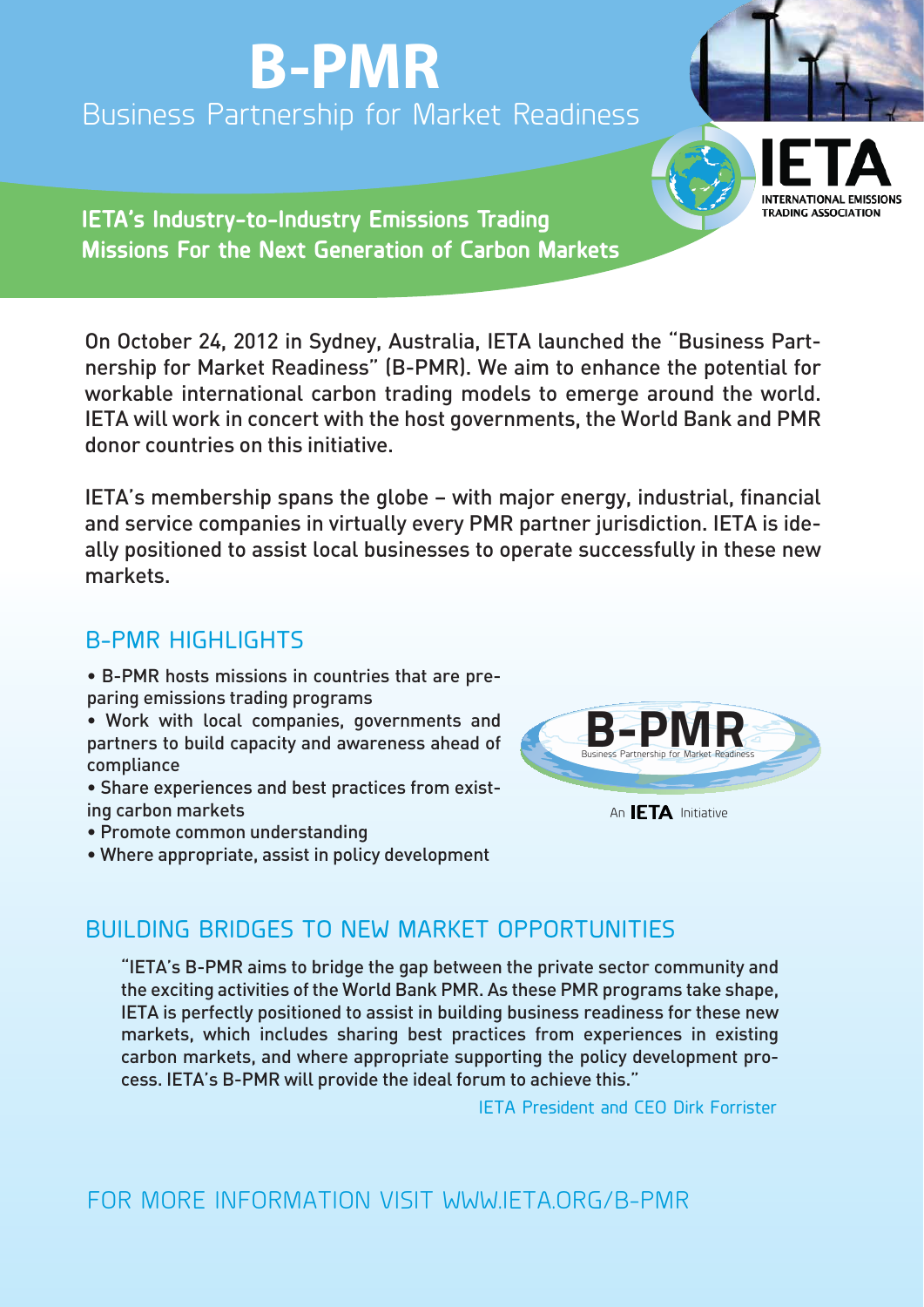#### B-PMR MISSIONS

Building upon previous experience, IETA will conduct a series of Missions in a select group of 5 countries that are preparing emissions trading programs under the PMR. We will prioritize the programs that are most advanced – and those that invite IETA's involvement. The goal of the dialogues will be to raise the level of understanding and awareness of emissions trading by industries in PMR-implementing countries. They will explore how systems operate and address challenges and opportunities industries may face when participating in carbon markets.

- Industry specific participation (power, steel, petrochemi cal, cement, etc.)
- Impacts of allowance allocations (historic, benchmarks, auctions, hybrids)
- Compliance planning and corporate strategy
- Monitoring, Reporting and Verification
- Financial products and trading
- GHG Accounting and Audits
- Emissions Data and performance
- IT Tools and Infrastructures

#### TOPICS IMPACTS

- Better participation and overall performance of the emerging emissions trading programs
- Encourages common approaches in new trading systems, leading to better harmonization in future international policy frameworks
- Improved understanding for IETA Members on the directions PMR countries are taking in market design
- Stronger business-to-business networks in host countries and links to the international carbon market community

#### WHAT IS THE PMR?

"The Partnership for Market Readiness (PMR) is a grant- based, capacity building trust fund that provides funding and technical assistancefor the collective innovation and piloting of market-based instruments for greenhouse gas emissions reduction. The Partnership brings together developed and developing countries, as well as other key experts and stakeholders,in order to provide a platform for technical discussions on market instruments, foster South-South exchange, facilitatecollective innovation for pilot efforts and harness financial flows for implementation and scale up." The World Bank

#### IMPORTANCE OF THE B-PMR

The B-PMR aims to support and share the development of good business practices in the operation and/or design of market-based instruments to reduce emissions of greenhouse gases in new jurisdictions that are developing emissions trading and carbon pricing policies.

The IETA membership includes over 150 leading companies active in carbon markets worldwide, representing the full range of technical capabilities needed to make markets work.The B-PMR will offer experienced IETA professionals to be credible voices of support for market mechanisms in PMR jurisdictions – encouraging local businesses and helping build their capacity to gain value from the market.

At present, many PMR jurisdictions have not begun private sector engagement. This could become a challenge for the political and operational viability of some of these programs – one that the B-PMR can help to address.

Strategically, the B-PMR is important for IETA members as well. It offers the potential to gain better understanding of new carbon markets, to network with new potential business partners and to gauge new trends in market formation. Finally, it could help inform discussions on the"New Market Mechanism" under design in U.N. talks – a topic of critical importance to market participants.

#### B-PMR STEERING COMMITTEE MEMBERS

The following companies are contributing members to the B-PMR Steering Committee:

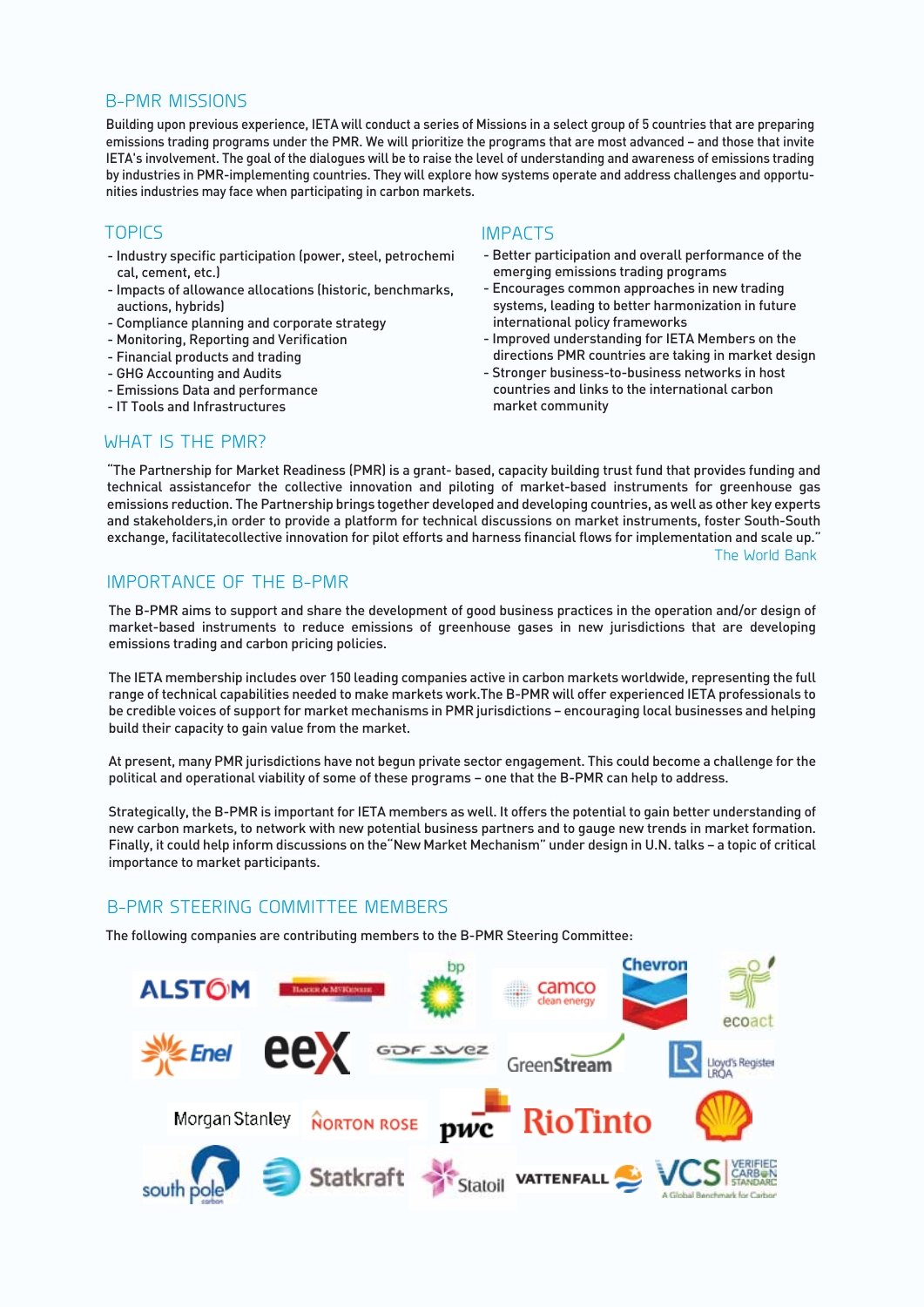### SUCCESS IN FIRST MISSION TO GUANGDONG



B-PMR got off to a strong start in 2013 with a week-long mission to the Shenzhen and Guangdong ETS pilots in China. Invited by local government leaders, the B-PMR organized a team of IETA experts from 20 companies to meet with over 100 local businesses and policymakers in southern China. A large part of the dialogues in the Mission focused on how to seize opportunities in the market, whether by using it to make money by reducing emissions more than required – or simply to reduce compliance costs. It also described how companies use the market to raise investment capital or to hedge risks. Finally, we stressed the potential to grow businesses in a carbon market by demonstrating ways that companies have made money by reducing emissions.

The Mission featured a global team of 25 experts from IETA's membership, many of whom were fluent Mandarin speakers, led very well- attended workshops in Shenzhen and Guangzhou with key industry and regulatory stakeholders. These sessions included small roundtable discussions involving key industry sectors covered under the Guangdong ETS – such as cement, steel, power and petrochemicals. They could discuss specific challenges each sector faced – and how these had been handled in other markets.



Participants in the Guangdong B-PMR Mission, February 2013

#### PREPARING FOR EMISSIONS TRADING IN THE REPUBLIC OF KOREA



On September 10-12, the B-PMR held its second mission, taking place in Seoul, to discuss the national ETS that is due for implementation in January, 2015. The 2010 Framework Act on Low Carbon and Green Growth provides the legal basis for emissions trading, and government ministries are now developing critical regulations to govern MRV, trading rules and other design features.

IETA was assisted by the British Embassy and the Korean Ministry of Environment to hold the mission. It convened over 75 companies across a range of sectors that are facing compliance under the ETS. Many have some experience under the voluntary Target Management Scheme that utilizes some of the key features of trading. These participants were briefed by 19 IETA member companies on the importance of MRV at the installation level; developing risk management and trading strategies; the use of offsets; financial products and trading carbon; and other key issues.

Participants welcomed the opportunity to gain knowledge of best practices for carbon market, learning from policies in place around the world.

#### PROVIDING BEST PRACTICES TO BUSINESSES AHEAD OF THE SHANGHAI CARBON MARKET LAUNCH



In October 2013, the B-PMR hosted it's second mission in China. Shanghai was about to launch its sub-national carbon market, and IETA held a 2-day dialogue to ensure companies understood the business implications. The mission was co-organized with the Shanghai Energy and Environment Exchange, with support from the British Embassy in Beijing and the Shanghai Development and Reform Commission (DRC).

The emissions trading scheme forms part of package of measures to achieve the carbon intensity targets under the national 11th Five Year Plan. Participating companies had the opportunity to learn from European entities that have been involved in the EU ETS. Over 80 different companies that will soon be included in the Shanghai ETS pilot participated in the discussion, and provided insight into their 'market readiness' for emissions trading in China.

#### 2014: THE YEAR AHEAD

In 2014, the B-PMR will build on its success from 2013 with further missions. A third visit to China, examining developments in the Beijing sub-national carbon market, is planned for late February. We will follow this with additional missions throughout the year with a special focus on Latin America. We will also develop innovative forms of maintaining a presence and dialogue with local companies from prior missions to ensure the knowledge sharing experience continues, and companies are 'carbon market ready.'